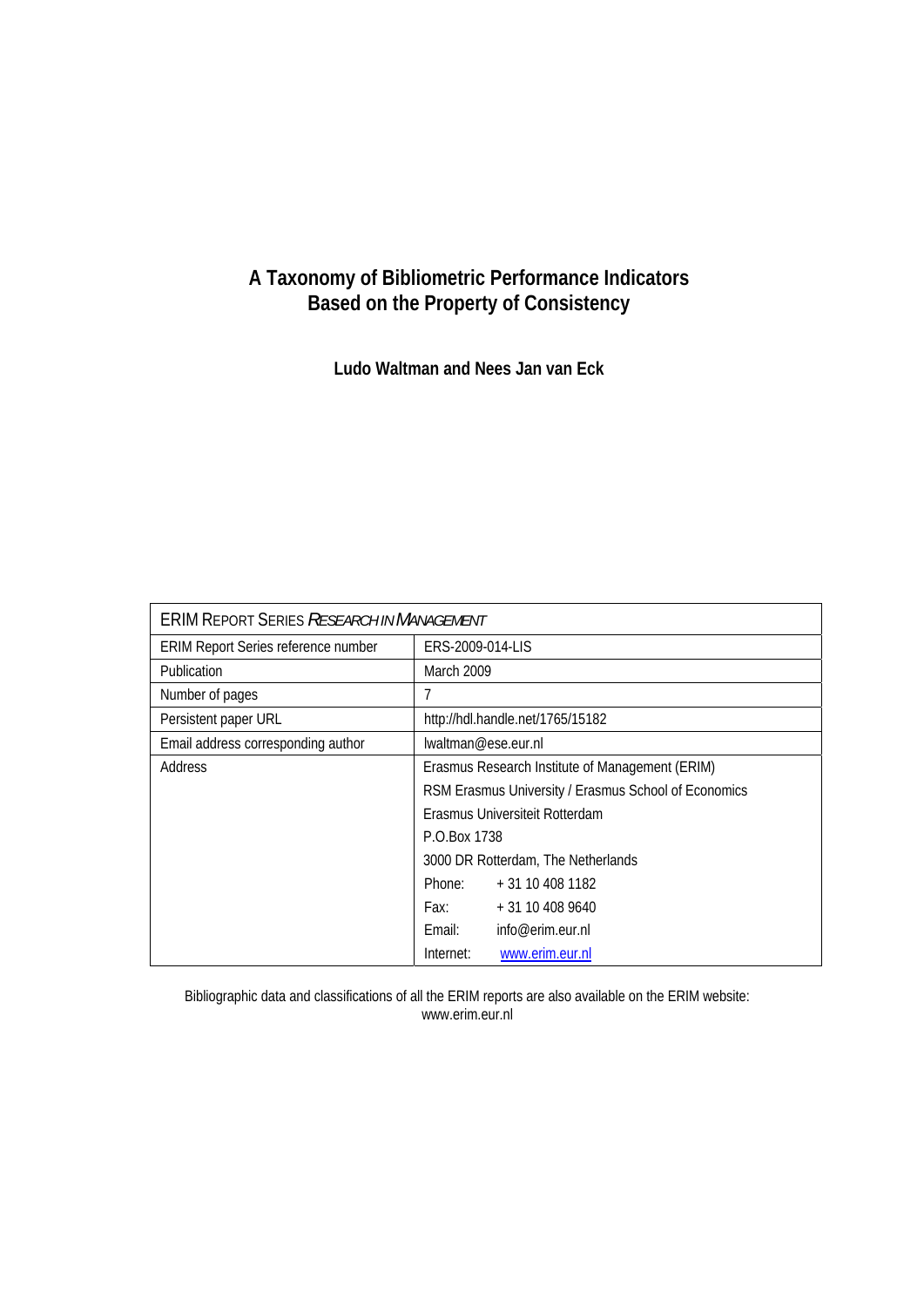### **E**RASMUS **R**ESEARCH **I**NSTITUTE OF **M**ANAGEMENT

### REPORT SERIES *RESEARCH IN MANAGEMENT*

| <b>ABSTRACT AND KEYWORDS</b> |                                                                                                                                            |  |
|------------------------------|--------------------------------------------------------------------------------------------------------------------------------------------|--|
| Abstract                     | We propose a taxonomy of bibliometric indicators of scientific performance. The taxonomy                                                   |  |
|                              | relies on the property of consistency. The h-index is shown not to have this important                                                     |  |
|                              | property.                                                                                                                                  |  |
| Free Keywords                | scientific performance, bibliometric performance indicator, consistency, h-index, taxonomy.                                                |  |
| Availability                 | The ERIM Report Series is distributed through the following platforms:                                                                     |  |
|                              | Academic Repository at Erasmus University (DEAR), DEAR ERIM Series Portal                                                                  |  |
|                              | Social Science Research Network (SSRN), SSRN ERIM Series Webpage                                                                           |  |
|                              | Research Papers in Economics (REPEC), REPEC ERIM Series Webpage                                                                            |  |
| Classifications              | The electronic versions of the papers in the ERIM report Series contain bibliographic metadata<br>by the following classification systems: |  |
|                              | Library of Congress Classification, (LCC) LCC Webpage                                                                                      |  |
|                              | Journal of Economic Literature, (JEL), JEL Webpage                                                                                         |  |
|                              | ACM Computing Classification System CCS Webpage                                                                                            |  |
|                              | Inspec Classification scheme (ICS), ICS Webpage                                                                                            |  |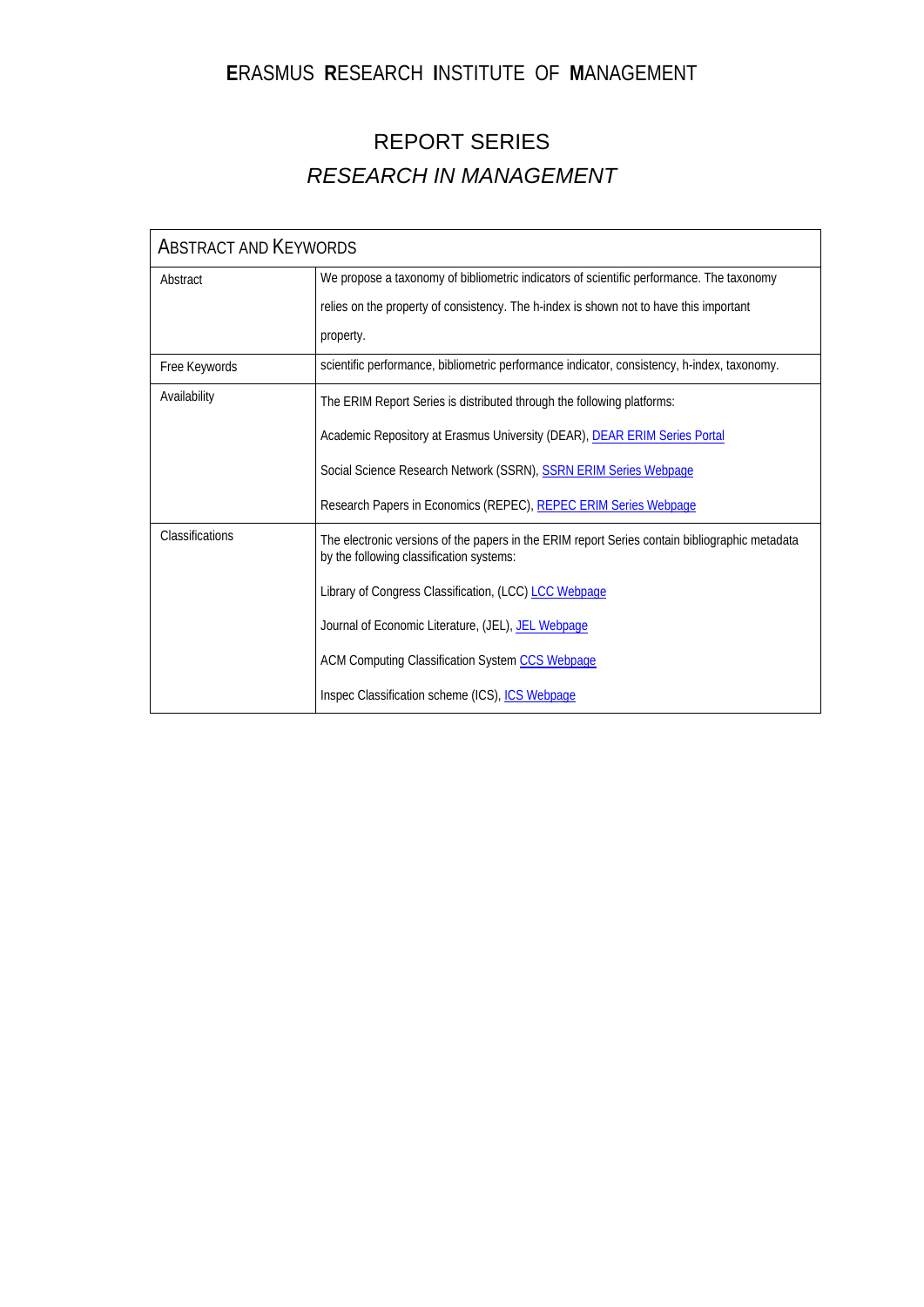# A taxonomy of bibliometric performance indicators based on the property of consistency

Ludo Waltman Nees Jan van Eck

## Econometric Institute, Erasmus School of Economics Erasmus University Rotterdam P.O. Box 1738, 3000 DR Rotterdam, The Netherlands E-mail: {lwaltman,nvaneck}@ese.eur.nl

Centre for Science and Technology Studies, Leiden University P.O. Box 905, 2300 AX Leiden, The Netherlands

#### Abstract

We propose a taxonomy of bibliometric indicators of scientific performance. The taxonomy relies on the property of consistency. The  $h$ -index is shown not to have this important property.

#### Keywords

Scientific performance, bibliometric performance indicator, consistency, h-index, taxonomy.

### 1 Introduction

Many different indicators of the performance of researchers, research groups, journals etc. have been proposed in the bibliometric literature. In order to better understand the relations between various performance indicators (PIs), we propose a taxonomy of PIs. We focus on PIs that depend on publication and citation data only, and we do not consider more advanced PIs that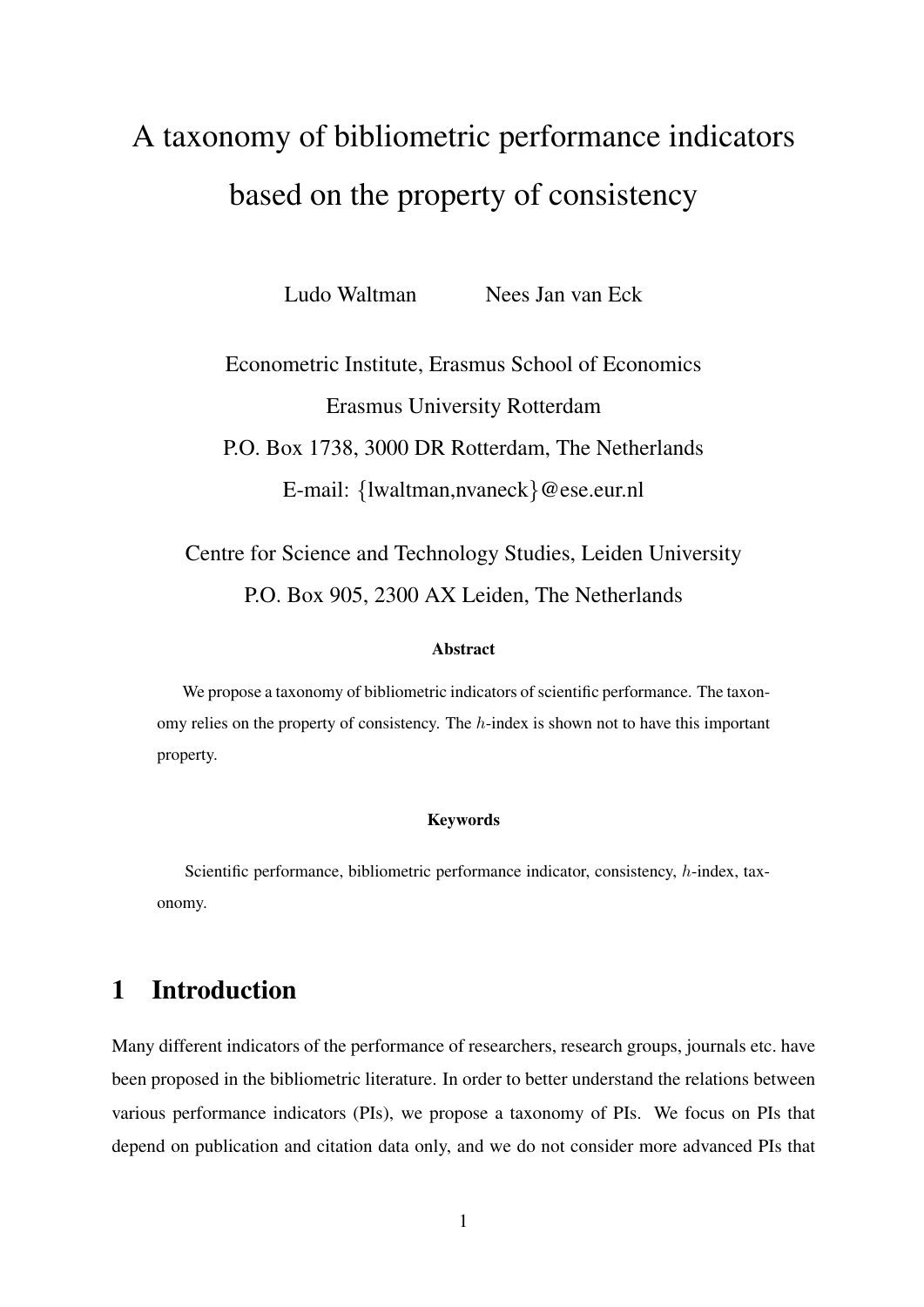aim to correct for, for example, differences between fields, differences between publication types (e.g., article, note, or review), or the time lag between publication and citation.

Our taxonomy is based on the mathematical properties of PIs. We note that relations between PIs can also be studied empirically. For recent studies in which an empirical approach is taken, we refer to Van Raan (2006), Costas and Bordons (2007, 2008), Bornmann, Mutz, and Daniel (2008), Bornmann, Mutz, and Daniel (in press), and Leydesdorff (in press).

#### 2 Consistency

An important role in the taxonomy that we propose is played by the property of consistency. Suppose that, according to some PI, researcher A has a higher total performance than researcher B. Suppose next that both researchers obtain one additional publication, both with the same number of citations. It is then natural to expect that researcher A's total performance remains higher than that of researcher B. A PI that is guaranteed to have this property is said to be consistent. Interestingly, the well-known  $h$ -index or Hirsch index (Hirsch, 2005) is not consistent. To see this, suppose that researcher A has three publications with five citations each while researcher B has four publications with four citations each. Suppose next that both researchers obtain one additional publication with five citations. Researcher A's h-index then increases from three to four while researcher B's h-index remains equal to four. This violates the property of consistency. (Notice that if both researchers obtain another publication with five citations, researcher A even outperforms researcher B.) We note that consistency is equivalent to what is called independence by Marchant (in press-a, in press-b).

The use of an inconsistent PI can lead to odd results. Suppose, for example, that the  $h$ -index is used to compare the total performance of two research groups, research group A and research group B. Research group A consists of five researchers. Each researcher in research group A has five publications with five citations each. Hence, in total research group A has 25 publications with five citations each. Research group B also consists of five researchers. Each researcher in research group B has two publications with ten citations each. Hence, in total research group B has ten publications with ten citations each. It is clear that each researcher in research group A has an h-index of five while each researcher in research group B has an h-index of two. This means that each researcher in research group A outperforms each researcher in research group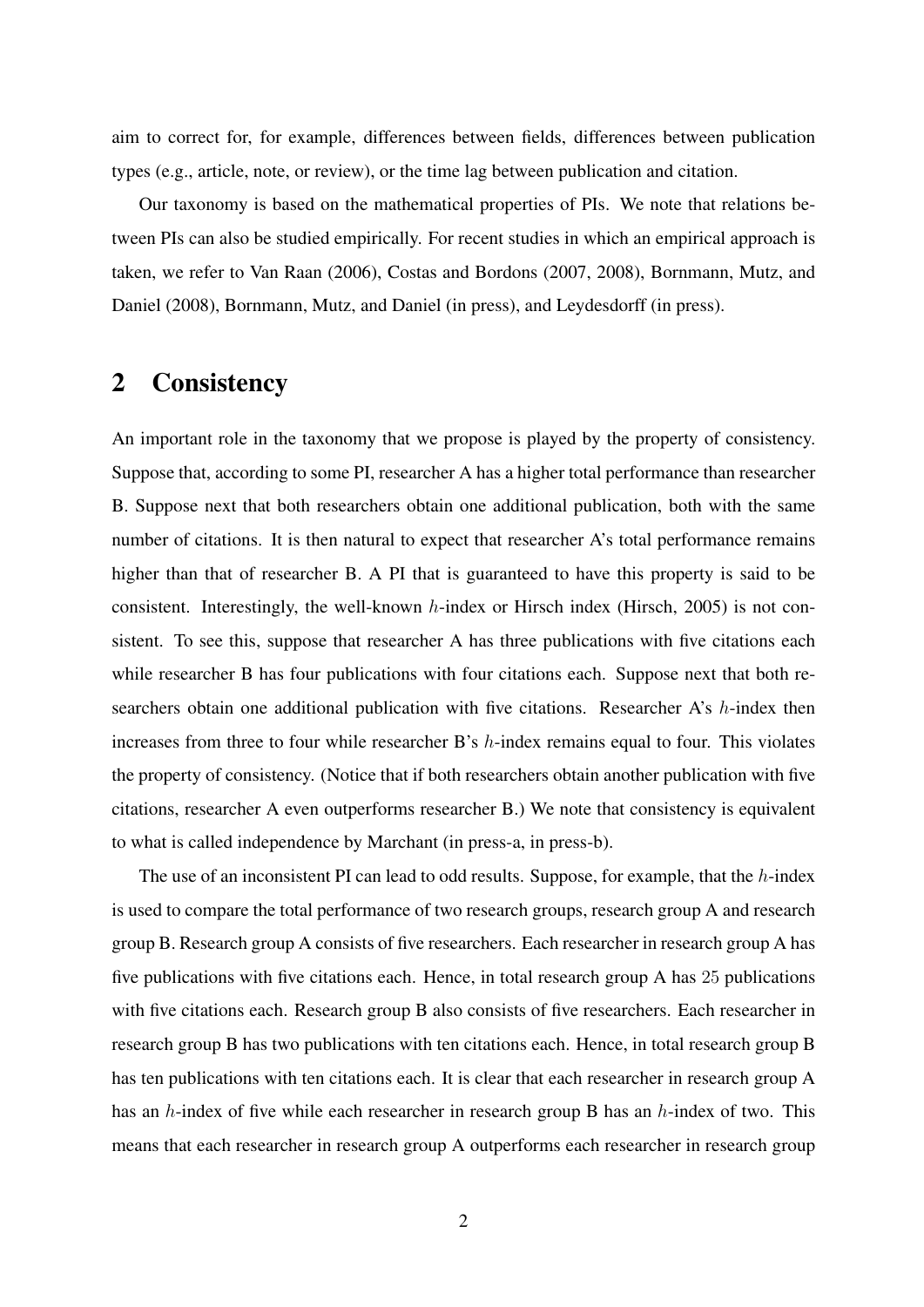

Figure 1: Taxonomy of bibliometric performance indicators.

B. Based on this result, it is natural to expect that research group A as a whole outperforms research group B as a whole. However, this is not the case. Research group A has an h-index of five, while research group B has an  $h$ -index of ten. Hence, research group A is outperformed by research group B rather than the other way around. This demonstrates that an inconsistent PI such as the h-index can lead to odd results. Such results are not possible if a consistent PI is used.

#### 3 Taxonomy

Let  $x_A(i)$  denote the number of publications of researcher (or research group or journal) A with at least *i* citations, and let  $x_A = (x_A(0), x_A(1), ...)$ . We define a PI as a function that maps every  $\mathbf{x} = (x(0), x(1), \ldots)$ , where  $x(i) \geq x(i + 1)$  for all i, to a real number. The taxonomy of PIs that we propose is shown graphically in Figure 1.

The main distinction that we make is between indicators of the average performance per publication and indicators of the total performance of a set of publications. We define an average PI as a PI f such that for all  $x_A$  and  $x_B$ 

$$
\frac{x_{\mathbf{A}}(i)}{x_{\mathbf{A}}(0)} \ge \frac{x_{\mathbf{B}}(i)}{x_{\mathbf{B}}(0)} \text{ for all } i \Rightarrow f(\mathbf{x}_{\mathbf{A}}) \ge f(\mathbf{x}_{\mathbf{B}}). \tag{1}
$$

We note that the idea underlying (1) is similar to the idea underlying the decision-theoretic concept of first-order stochastic dominance. An example of an average PI is the average number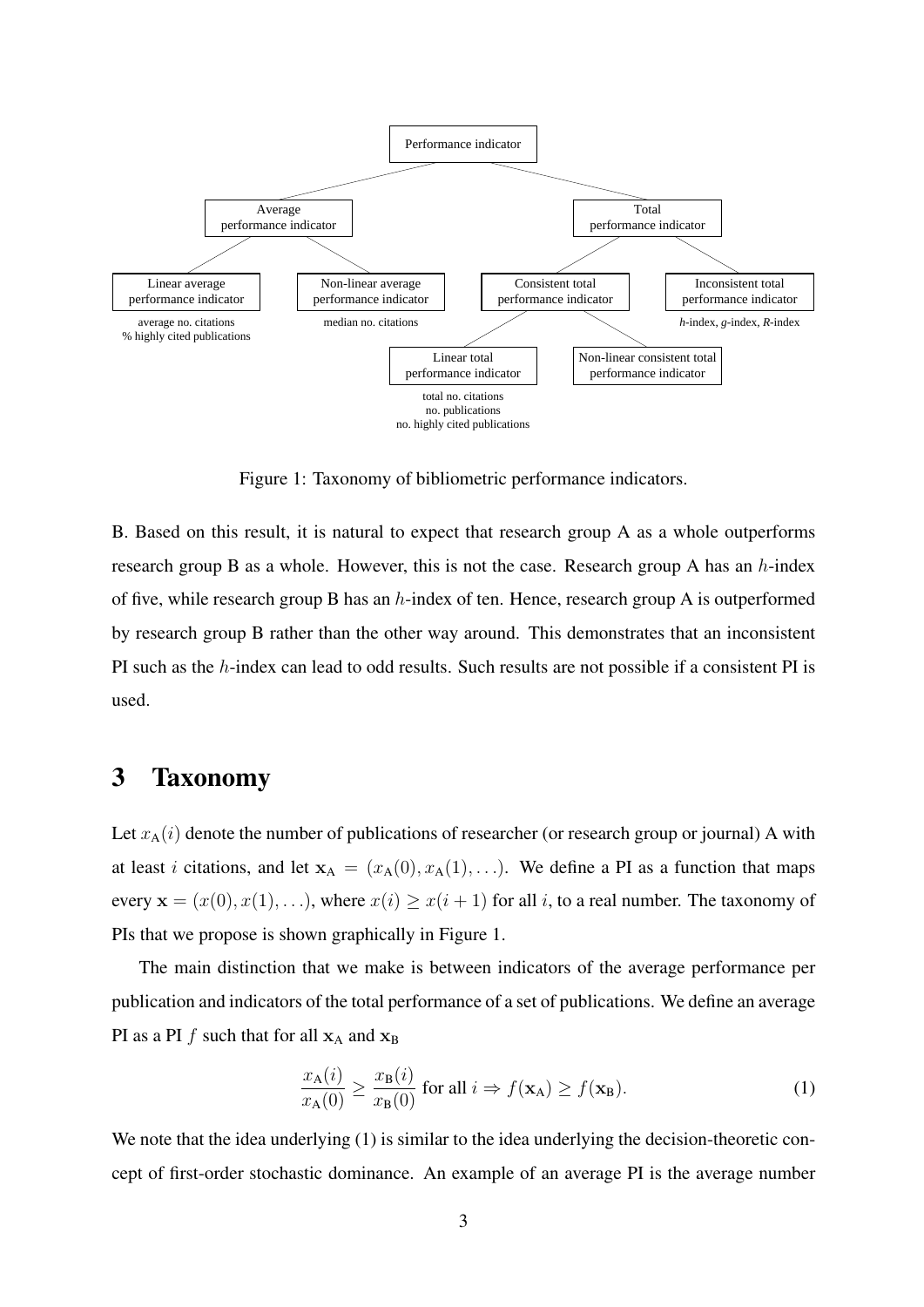of citations per publication (e.g., the journal impact factor). The percentage of uncited publications (Van Raan, 2004; Van Leeuwen & Moed, 2005) can also be seen as a kind of average PI. However, in the case of this indicator, a higher value indicates a lower rather than a higher performance. We define a total PI as a PI  $f$  such that for all  $x_A$  and  $x_B$ 

$$
x_{\mathbf{A}}(i) \ge x_{\mathbf{B}}(i) \text{ for all } i \Rightarrow f(\mathbf{x}_{\mathbf{A}}) \ge f(\mathbf{x}_{\mathbf{B}}). \tag{2}
$$

We note that a similar idea is discussed by Egghe and Rousseau (2008). An example of a total PI is the total number of citations of a set of publications. Another example is the h-index. Interestingly, some PIs proposed in the literature, such as the A-index (Jin, Liang, Rousseau, & Egghe, 2007), the m-index (Bornmann et al., 2008), and the  $h_w$ -index (Egghe & Rousseau, 2008), are neither average PIs nor total PIs. A PI can also be both an average PI and a total PI. A trivial example is given by  $f(x) = 1$  for all x. Another example is the number of citations of the most cited publication (e.g., Lehmann, Jackson, & Lautrup, 2008; Marchant, in press-a).

Within the class of total PIs, we distinguish between consistent and inconsistent indicators. The property of consistency was discussed in Section 2. Mathematically, a consistent total PI is defined as a total PI f such that for all  $x_A$ ,  $x_B$ , and  $x_C$ 

$$
f(\mathbf{x}_A) \ge f(\mathbf{x}_B) \Leftrightarrow f(\mathbf{x}_A + \mathbf{x}_C) \ge f(\mathbf{x}_B + \mathbf{x}_C). \tag{3}
$$

We regard consistency as a very natural and highly desirable property. As demonstrated in Section 2, the use of an inconsistent total PI can lead to odd results. The h-index and its variants, such as the *q*-index (Egghe, 2006a, 2006b), the  $h(2)$ -index (Kosmulski, 2006), the *R*-index (Jin et al., 2007), the  $h_T$ -index (Anderson, Hankin, & Killworth, 2008), and the  $h_{\alpha}$ - and  $g_{\alpha}$ -indices (Van Eck & Waltman, 2008), are inconsistent. We consider this a serious shortcoming of these indicators.

Within the class of consistent total PIs, we make a further distinction between linear and non-linear indicators. We define a linear total PI as a total PI f such that for all  $x_A$  and  $x_B$ 

$$
f(\mathbf{x}_A + \mathbf{x}_B) = f(\mathbf{x}_A) + f(\mathbf{x}_B). \tag{4}
$$

The total number of citations of a set of publications is an example of a linear total PI. Other examples are the number of publications and the number of highly cited publications (e.g., Marchant, in press-a; Van Raan, 2004). Linear total PIs can be interpreted as measures on a ratio scale, while non-linear total PIs can only be interpreted as measures on an ordinal (or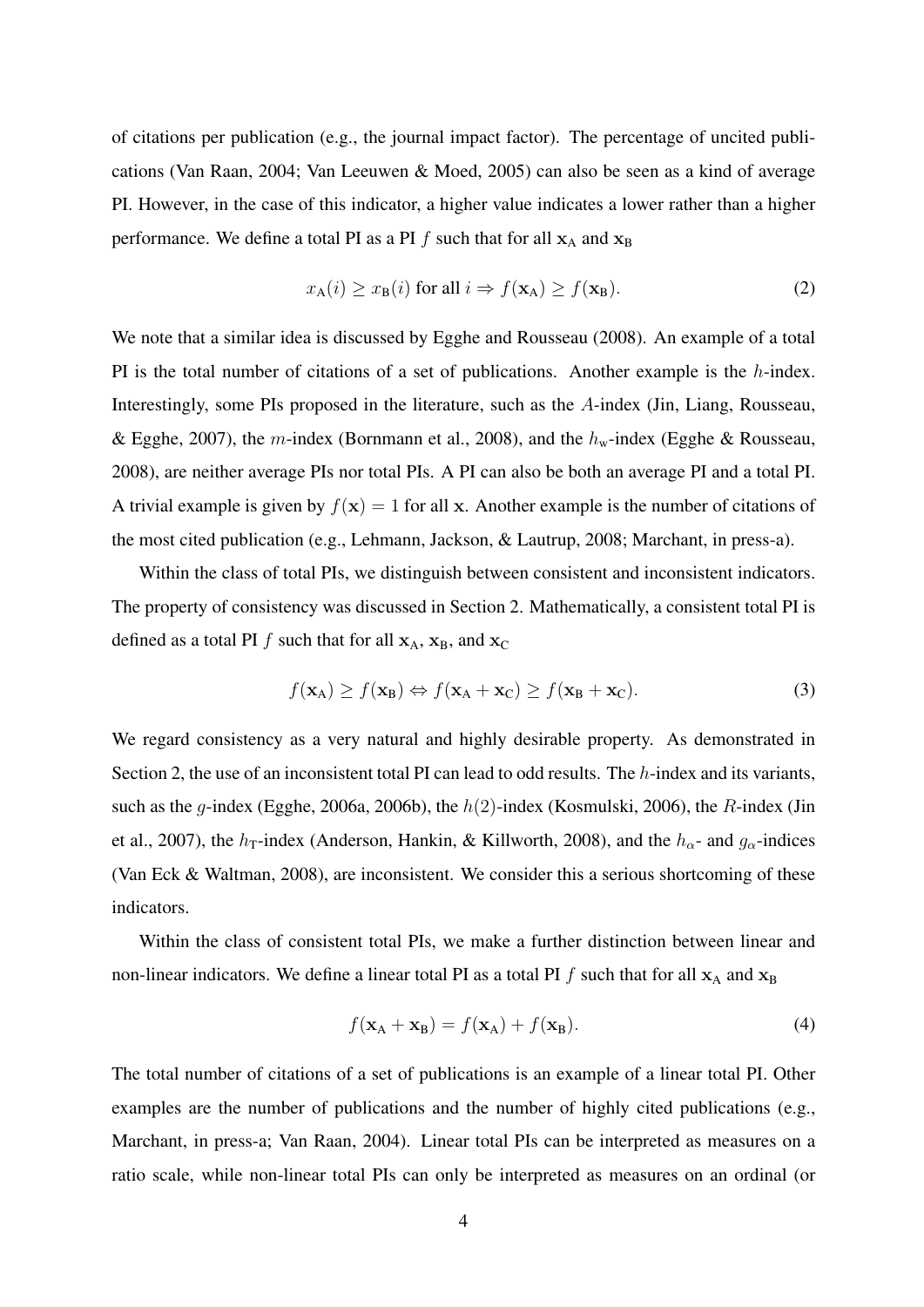sometimes interval) scale. Suppose, for example, that  $f(\mathbf{x}_A) = 2f(\mathbf{x}_B)$ . If f is a linear total PI, it makes sense to say that researcher A has performed twice as well as researcher B. If  $f$  is a non-linear total PI, this does not make sense and one can only say that researcher A has performed better than researcher B. It is easy to see that all linear total PIs are consistent. It further follows from the results of Marchant (in press-b) that every consistent total PI that satisfies a mild condition (called Archimedeanness) either is a linear total PI (called a scoring rule by Marchant) or is monotonically related to a linear total PI. This indicates that consistency and linearity are closely related properties and that there is little reason to use a total PI that is consistent but non-linear. An example of a non-linear consistent total PI is the square root of the total number of citations of a set of publications (e.g., Hirsch, 2007).

It is worth mentioning that every linear total PI  $f$  can be written as

$$
f(\mathbf{x}) = \sum_{i=0}^{\infty} w(i)(x(i) - x(i+1)),
$$
\n(5)

where the function  $w : \{0, 1, ...\} \to [0, \infty)$  is non-decreasing. We call  $w(i)$  the weight of a publication with  $i$  citations. It follows from  $(5)$  that every linear total PI is completely characterized by its weight function  $w$ . For example, the total number of citations of a set of publications is characterized by the weight function  $w(i) = i$  and the number of publications is characterized by the weight function  $w(i) = 1$ .

For every linear total PI f, there is a corresponding average PI g that is given by  $g(x)$  =  $f(\mathbf{x})/x(0)$ . We call such an average PI a linear average PI. An example is the average number of citations per publication. Another example is the percentage of highly cited publications (e.g., Costas & Bordons, 2007, 2008). The median number of citations of a set of publications (e.g., Lehmann, Jackson, & Lautrup, 2006; Lehmann et al., 2008) does not have a corresponding linear total PI and is therefore an example of a non-linear average PI.

#### Acknowledgment

We would like to thank our colleagues at the Centre for Science and Technology Studies for their comments on this research.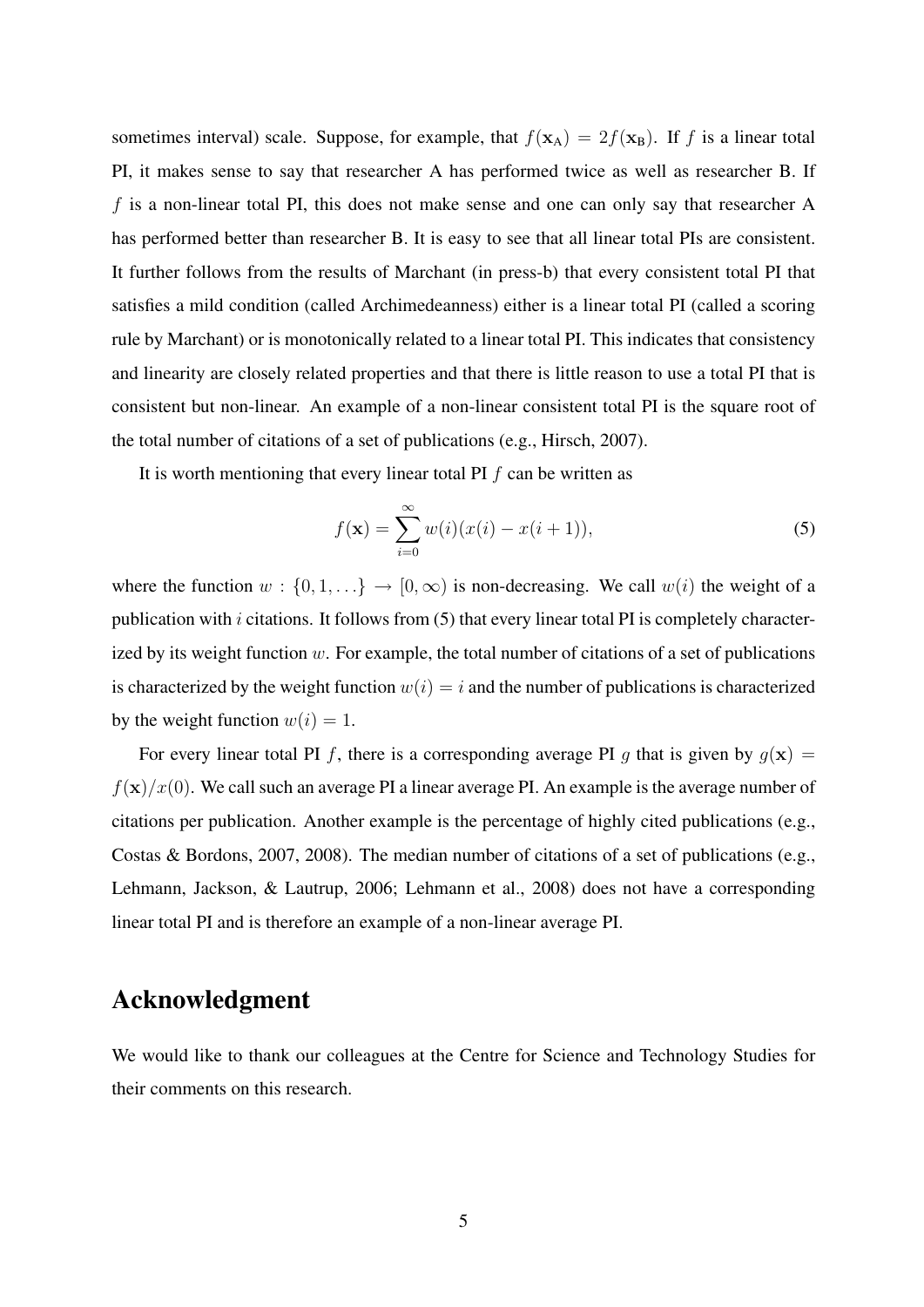#### References

- Anderson, T. R., Hankin, R. K. S., & Killworth, P. D. (2008). Beyond the Durfee square: Enhancing the h-index to score total publication output. *Scientometrics*, *76*(3), 577–588.
- Bornmann, L., Mutz, R., & Daniel, H.-D. (2008). Are there better indices for evaluation purposes than the  $h$  index? A comparison of nine different variants of the  $h$  index using data from biomedicine. *Journal of the American Society for Information Science and Technology*, *59*(5), 830–837.
- Bornmann, L., Mutz, R., & Daniel, H.-D. (in press). Do we need the h index and its variants besides standard bibliometric measures? *Journal of the American Society for Information Science and Technology*.
- Costas, R., & Bordons, M. (2007). The h-index: Advantages, limitations and its relation with other bibliometric indicators at the micro level. *Journal of Informetrics*, *1*(3), 193–203.
- Costas, R., & Bordons, M. (2008). Is *g*-index better than *h*-index? An exploratory study at the individual level. *Scientometrics*, *77*(2), 267–288.
- Egghe, L. (2006a). An improvement of the h-index: The g-index. *ISSI Newsletter*, *2*(1), 8–9.
- Egghe, L. (2006b). Theory and practise of the g-index. *Scientometrics*, *69*(1), 131–152.
- Egghe, L., & Rousseau, R. (2008). An h-index weighted by citation impact. *Information Processing and Management*, *44*(2), 770–780.
- Hirsch, J. E. (2005). An index to quantify an individual's scientific research output. *Proceedings of the National Academy of Sciences*, *102*(46), 16569–16572.
- Hirsch, J. E. (2007). Does the h index have predictive power? *Proceedings of the National Academy of Sciences*, *104*(49), 19193–19198.
- Jin, B., Liang, L., Rousseau, R., & Egghe, L. (2007). The R- and AR-indices: Complementing the h-index. *Chinese Science Bulletin*, *52*(6), 855–863.
- Kosmulski, M. (2006). A new Hirsch-type index saves time and works equally well as the original h-index. *ISSI Newsletter*, *2*(3), 4–6.
- Lehmann, S., Jackson, A. D., & Lautrup, B. E. (2006). Measures for measures. *Nature*, *444*, 1003–1004.
- Lehmann, S., Jackson, A. D., & Lautrup, B. E. (2008). A quantitative analysis of indicators of scientific performance. *Scientometrics*, *76*(2), 369–390.
- Leydesdorff, L. (in press). How are new citation-based journal indicators adding to the biblio-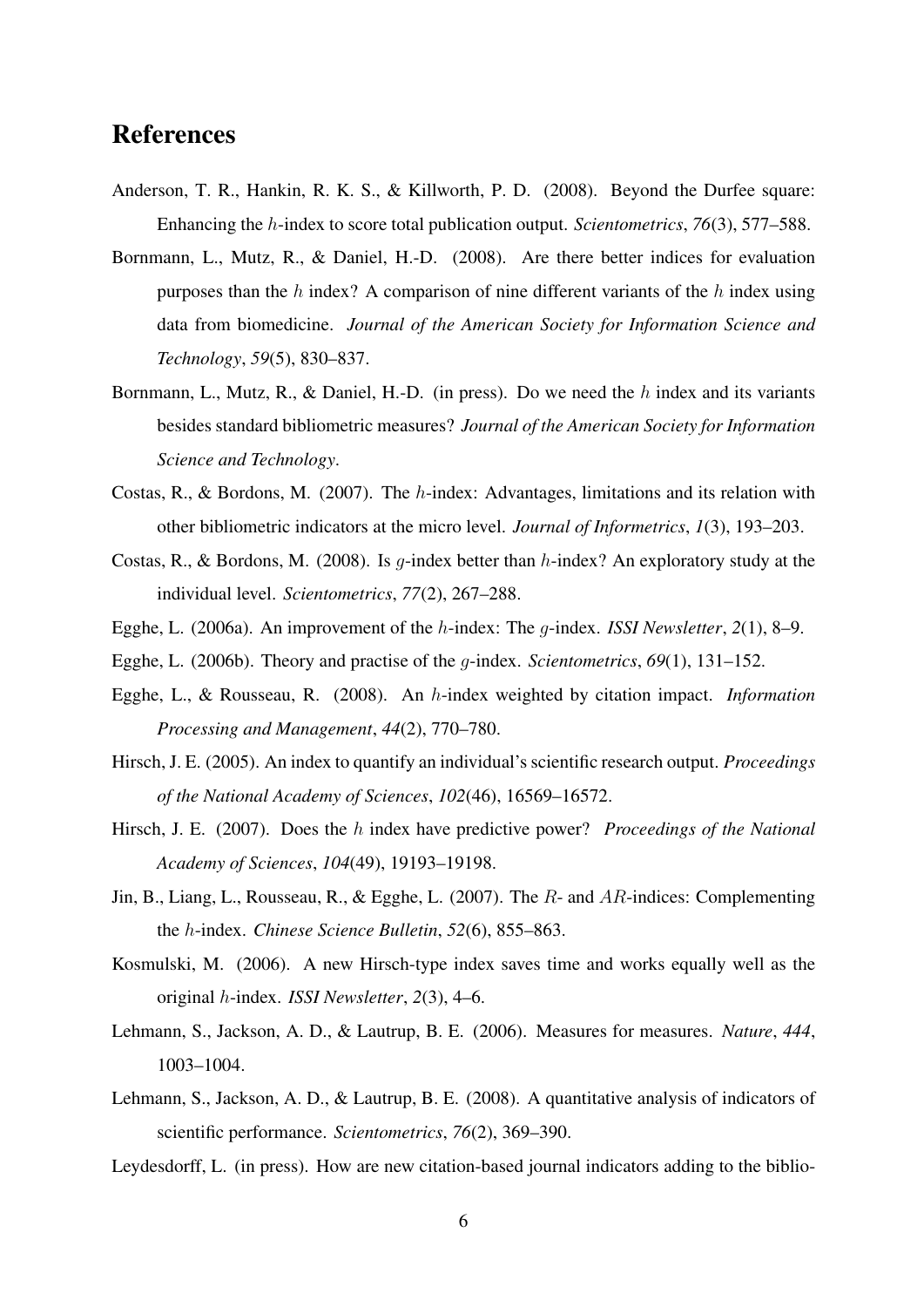metric toolbox? *Journal of the American Society for Information Science and Technology*.

- Marchant, T. (in press-a). An axiomatic characterization of the ranking based on the  $h$ -index and some other bibliometric rankings of authors. *Scientometrics*.
- Marchant, T. (in press-b). Score-based bibliometric rankings of authors. *Journal of the American Society for Information Science and Technology*.
- Van Eck, N. J., & Waltman, L. (2008). Generalizing the h- and g-indices. *Journal of Informetrics*, *2*(4), 263–271.
- Van Leeuwen, T. N., & Moed, H. F. (2005). Characteristics of Journal Impact Factors: The effects of uncitedness and citation distribution on the understanding of journal impact factors. *Scientometrics*, *63*(2), 357–371.
- Van Raan, A. F. J. (2004). Measuring science: Capita selecta of current main issues. In H. F. Moed, W. Glänzel, & U. Schmoch (Eds.), *Handbook of quantitative science and technology research* (pp. 19–50). Kluwer Academic Publishers.
- Van Raan, A. F. J. (2006). Comparison of the Hirsch-index with standard bibliometric indicators and with peer judgment for 147 chemistry research groups. *Scientometrics*, *67*(3), 491– 502.